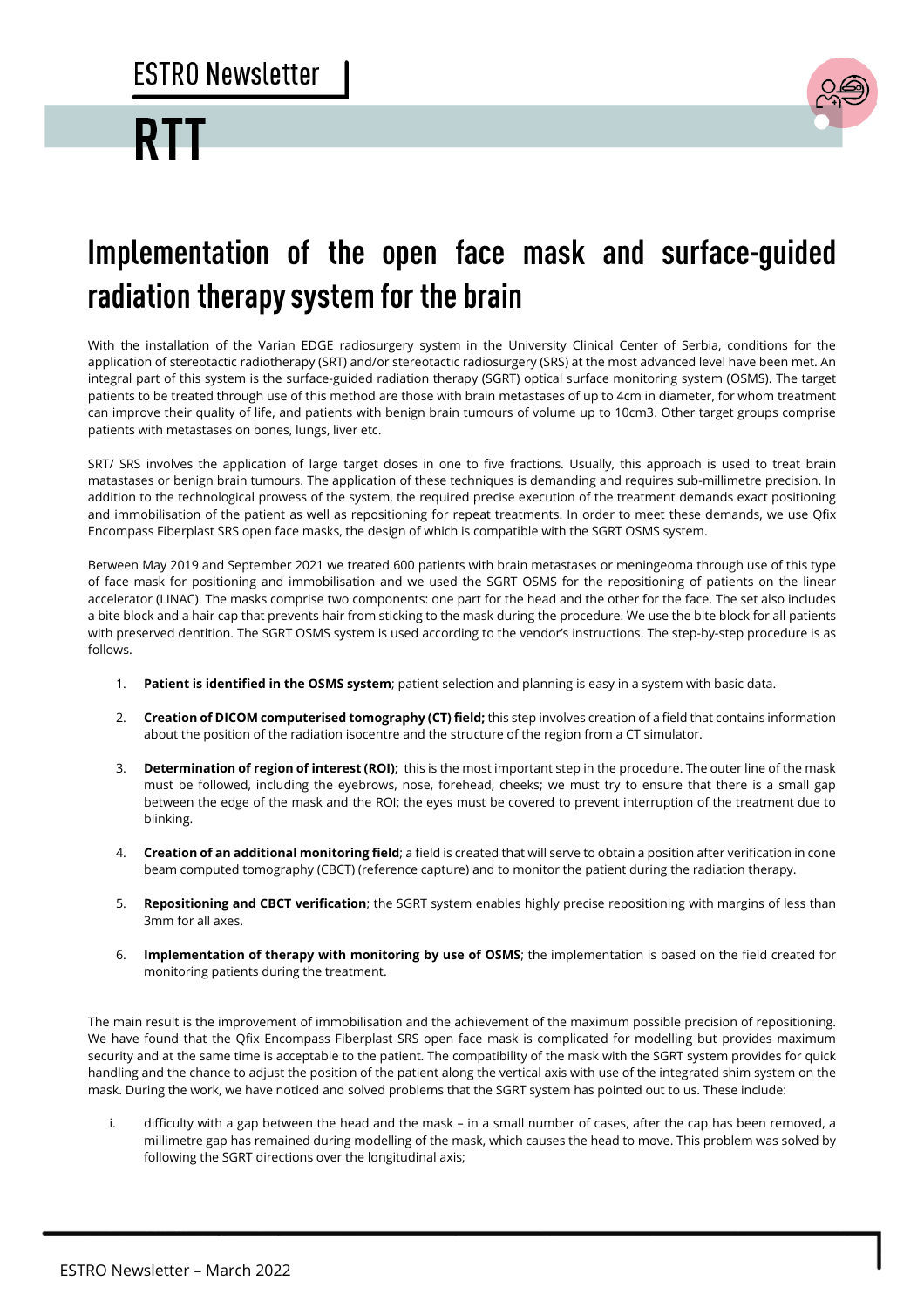- ii. patients without dentition cannot use the bite block and this leads to movement over the pitch axis in this case, it is necessary to move the head in order to define the position according to the SGRT instructions;
- iii. based on the OSMS, we have concluded that, during modelling of the mask and during the first positioning, the patient's head must be in a neutral position as far as is possible; large extension or flexion leads to an increase in the pitch axis;
- iv. it is necessary to place the patient's whole body as straight as possible in line with the sagittal laser, in order to avoid large rotation of the patient. To achieve this, it is desirable to use a knee-pad to enable the patient to take up a more comfortable and natural position;
- v. in most cases, we remove eye-tracking from the ROI, but on rare occasions, depending on the patient's status, a rapid blink can interrupt radiation for a second and we must cover the eyes to determine the ROI;
- vi. during mask modelling, the mask must be as close as possible to the face in order to avoid the creation of a small gap between the mask and the face.This gap can cause rotation or lateral movement of the head. This is solved with the use of integrated shims on the mask; and
- vii. differences between the SGRT and CBCT can indicate malfunction in the SGRT system.

If the machine is used regularly for daily quality work, it is necessary to perform system quality assurance every three months. Deviations in the correct alignment of the SGRT system can be noticed even when there are large differences between the SGRT and the CBCT. The SGRT points out all repositioning errors and enables precise repositioning. The system has taught us to improve the patient's position to the level that is required for this procedure. We followed the above-mentioned steps and observed problems that acted as an initial guide for this procedure. The data that we obtained have helped us to produce departmental guidelines for radiation therapists (RTTs), which we have included in national guidelines for RTTs.



**Ilija Čurić**  Head RTT Radiosurgery and stereotactic radiotherapy department University Clinical Center of Serbia Serbia, Belgrade [iccurici@gmail.com](mailto:iccurici@gmail.com)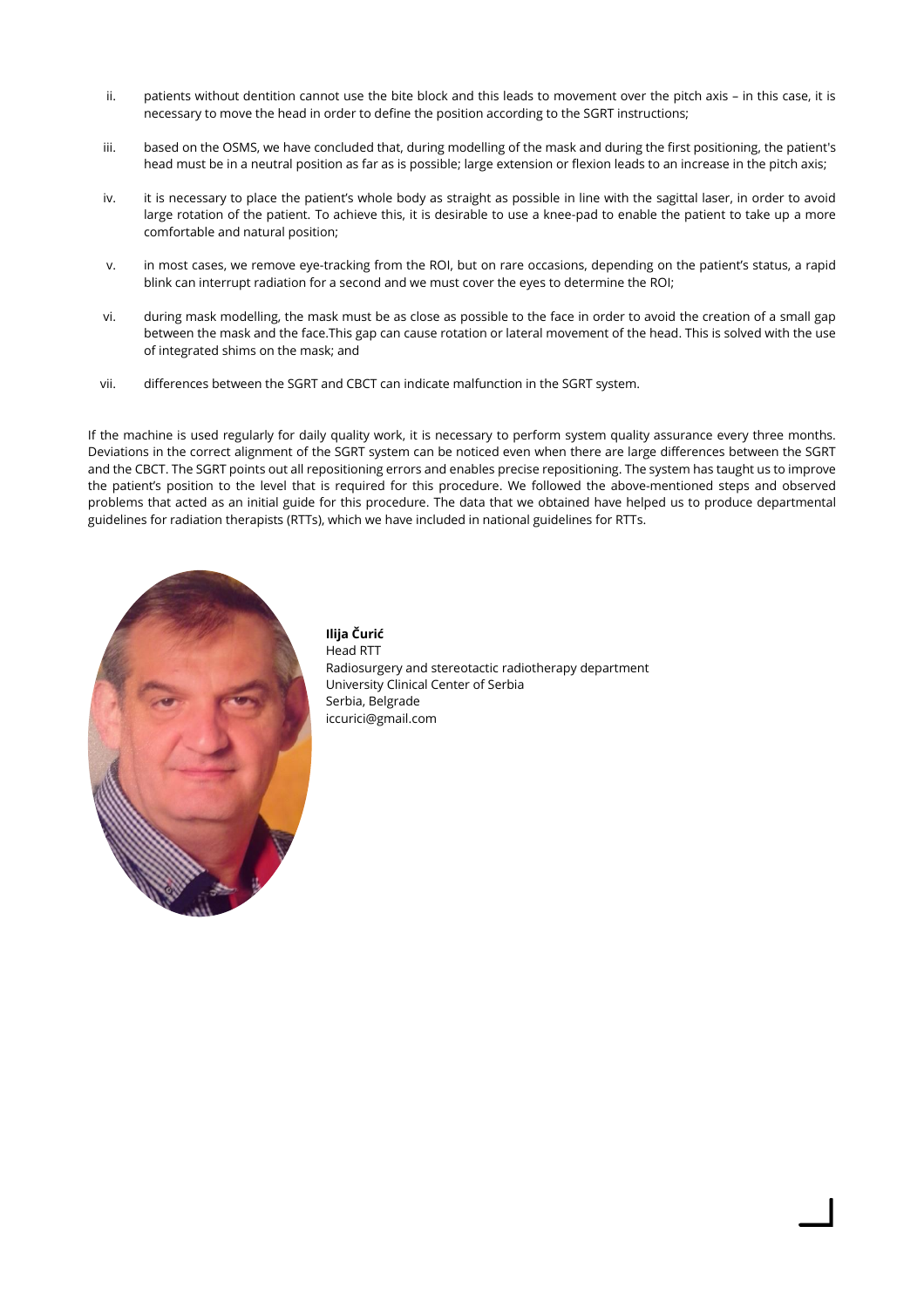



Patient on couch table



Determination of ROI **Positions** of treatment margins





Repositioning according to SGRT directions Repositioning according to SGRT directions